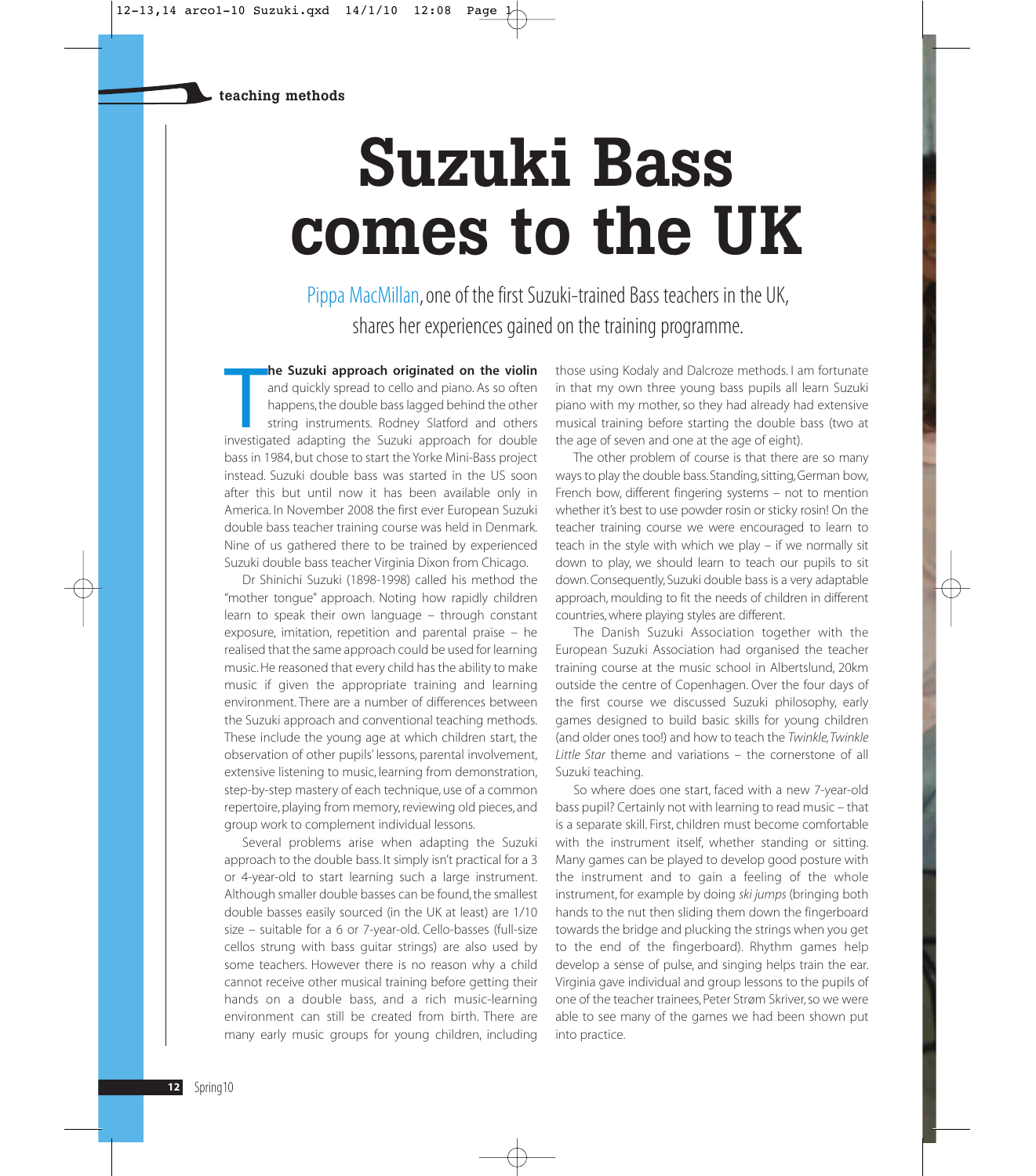**Pippa teaching bass to 8-year-old Lisa**